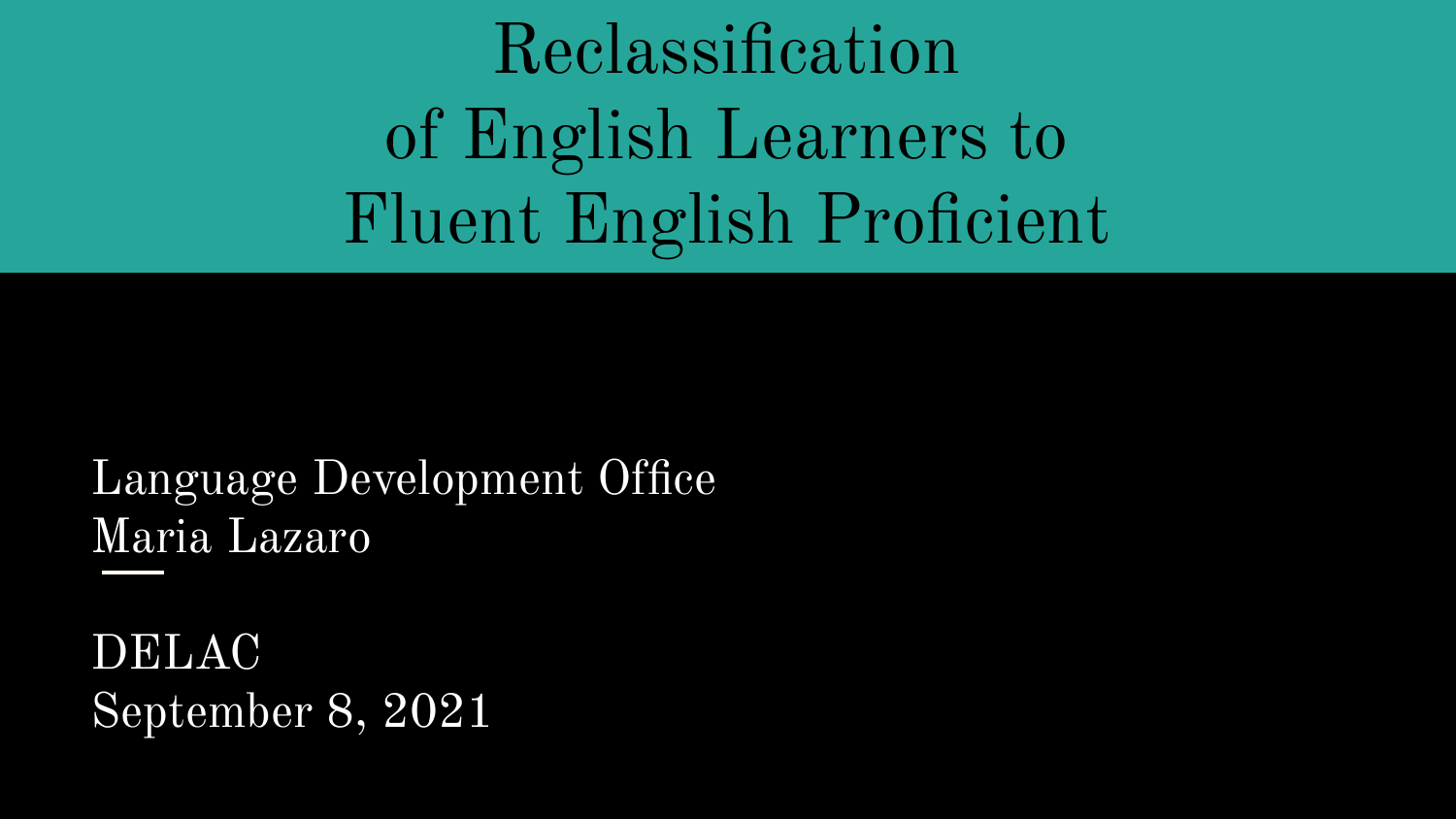## California Department of Education Reclassification Criteria

The reclassification criteria set forth in California Education Code Section 313 and Title 5 California Code of Regulations Section 11303 remain unchanged. Local educational agencies (LEAs) should continue using the following four criteria to establish reclassification policies and procedures:

- 1) Assessment of English language proficiency (ELP), using an objective assessment instrument, including, but not limited to, the state test of ELPAC (ELPAC Overall Proficiency Level 4); and
- 2) Teacher evaluation, including, but not limited to, a review of the student's curriculum mastery; and
- 3) Parent opinion and consultation; and
- 4) Comparison of student performance in basic skills against an empirically established range of performance in basic skills of English proficient students of the same age.

ELPAC Overall Performance Level (PL) 4 has been established as the statewide standardized ELP criterion (1). All other reclassification criteria (2–4) remain locally determined.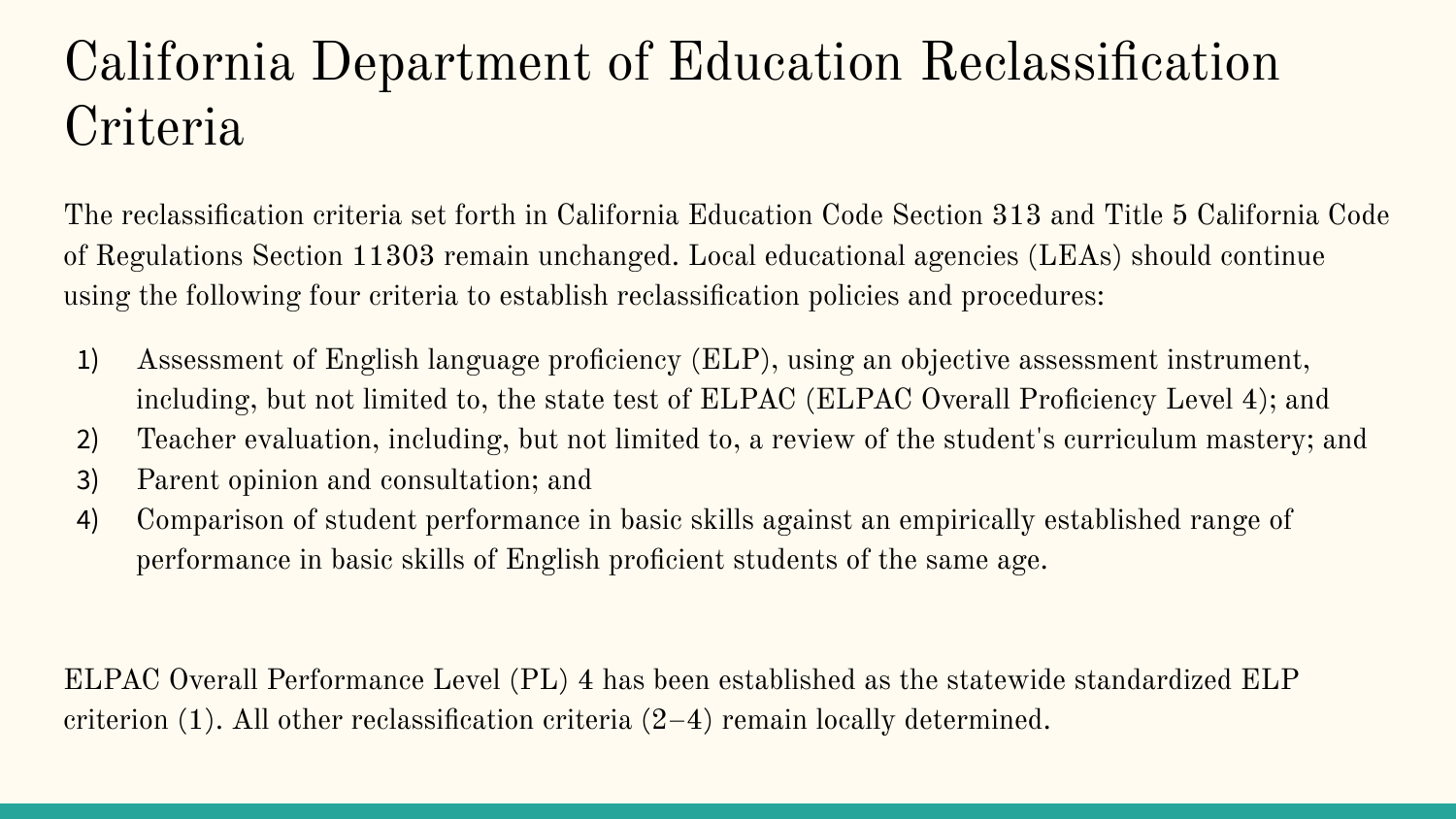## Reclassification Criteria 1 and 2

**Criterion 1**: SUSD will use the results from the 2020–2021 Summative ELPAC.

**Criterion 2**: Teacher Evaluation has a rubric to determine student's curriculum mastery. Teacher's determination is noted on the front of the form. The rubric to be completed is on the back.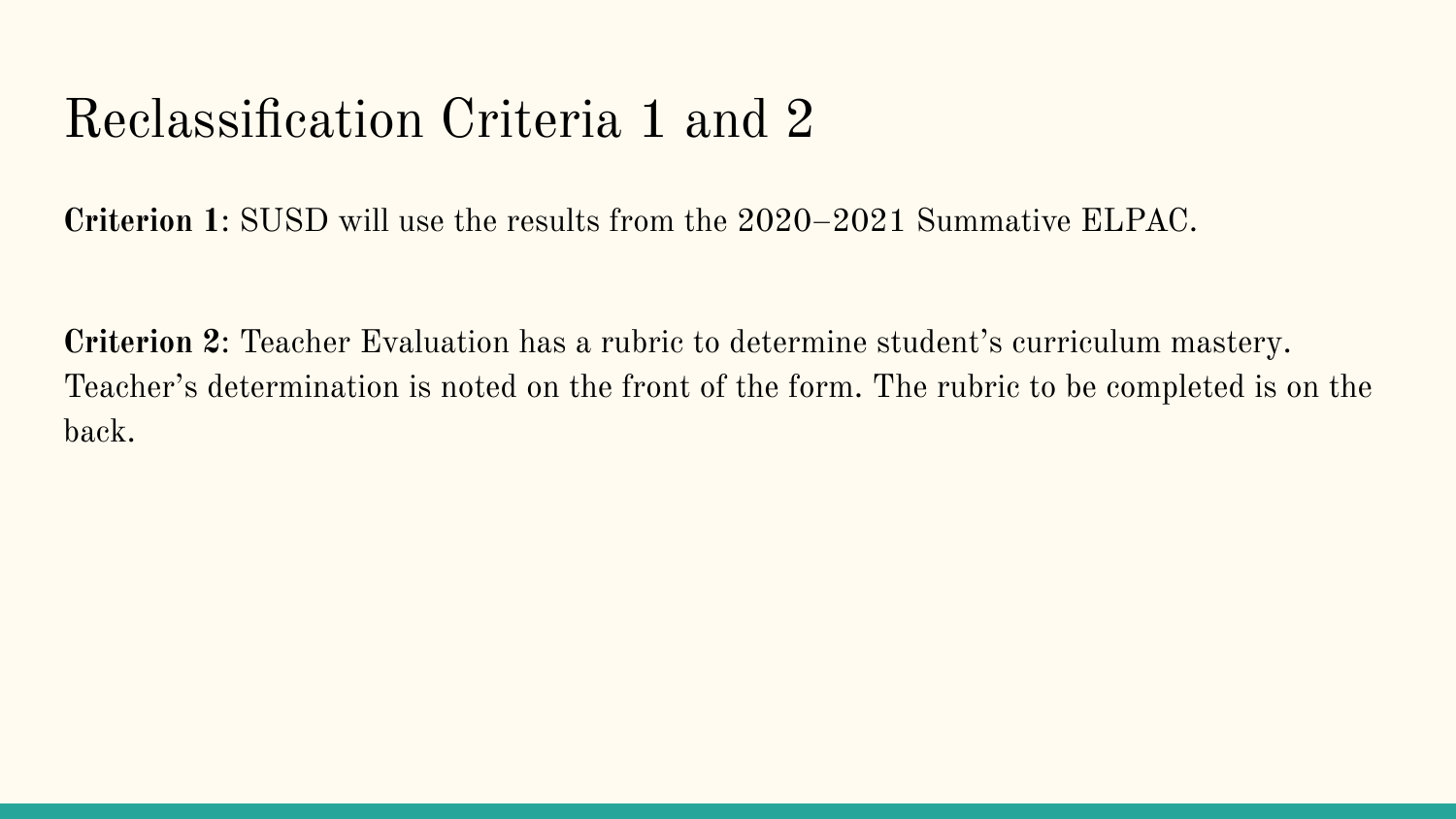#### Reclassification Form - Teacher Evaluation

| adam Unified School Divaria<br>Steer ellist<br>Name: |                                                                                                                                  |                                                                                                                                                                                                                                                  | English Language Proficiency Reclassification Form LANGUAGE DEVELOPMENT OFFICE<br>Grades K-12 2021-22 |                                                |                                                                           | 1503 St. Mark's Plaza, Suite D1<br>Stockton, CA 95207<br>PERMID: Phone: (209) 933-7075 Fax: (209) 478-2890                                     |         |                     |  |  |
|------------------------------------------------------|----------------------------------------------------------------------------------------------------------------------------------|--------------------------------------------------------------------------------------------------------------------------------------------------------------------------------------------------------------------------------------------------|-------------------------------------------------------------------------------------------------------|------------------------------------------------|---------------------------------------------------------------------------|------------------------------------------------------------------------------------------------------------------------------------------------|---------|---------------------|--|--|
|                                                      | SSID:                                                                                                                            | Birthdate:                                                                                                                                                                                                                                       |                                                                                                       |                                                |                                                                           |                                                                                                                                                |         |                     |  |  |
|                                                      | School:                                                                                                                          |                                                                                                                                                                                                                                                  |                                                                                                       |                                                |                                                                           | Teacher: Crade: Crade:                                                                                                                         |         |                     |  |  |
|                                                      |                                                                                                                                  | .<br>In order to be reclassified from an English Learner to proficient in English, the student must meet state altarial district criteria that includes assessment of their proficiency.<br>In the English language as well as an as             |                                                                                                       |                                                |                                                                           |                                                                                                                                                |         |                     |  |  |
|                                                      | Type                                                                                                                             | Criteria                                                                                                                                                                                                                                         |                                                                                                       | <b>Documentation</b>                           |                                                                           |                                                                                                                                                |         |                     |  |  |
| $\mathbf{1}$                                         | Assessment of<br>English<br>Language                                                                                             | English Language Proficiency<br>Assessments for California<br>(ELPAC) overall score of 4.                                                                                                                                                        | <b>ELPAC Overall Performance Level:</b>                                                               |                                                |                                                                           | 2020-21                                                                                                                                        | 2021-22 |                     |  |  |
|                                                      |                                                                                                                                  |                                                                                                                                                                                                                                                  | Oral Language<br>Composite                                                                            |                                                |                                                                           |                                                                                                                                                |         |                     |  |  |
|                                                      | Proficiency                                                                                                                      |                                                                                                                                                                                                                                                  | Scores                                                                                                |                                                | Written Language                                                          |                                                                                                                                                |         |                     |  |  |
|                                                      |                                                                                                                                  |                                                                                                                                                                                                                                                  |                                                                                                       |                                                |                                                                           | Listening Performance                                                                                                                          |         |                     |  |  |
|                                                      |                                                                                                                                  |                                                                                                                                                                                                                                                  |                                                                                                       | <b>Domains</b>                                 |                                                                           | Speaking Performance                                                                                                                           |         |                     |  |  |
|                                                      |                                                                                                                                  |                                                                                                                                                                                                                                                  |                                                                                                       |                                                | Reading Performance                                                       |                                                                                                                                                |         |                     |  |  |
|                                                      |                                                                                                                                  |                                                                                                                                                                                                                                                  |                                                                                                       |                                                |                                                                           | Writing Performance                                                                                                                            |         |                     |  |  |
| 2                                                    | Comparison of<br>Performance in                                                                                                  | Must meet or exceed                                                                                                                                                                                                                              |                                                                                                       | <b>Basic Skills Score</b>                      |                                                                           |                                                                                                                                                |         |                     |  |  |
|                                                      | <b>Basic Skills</b>                                                                                                              | reclassification score on one<br>Measures of i-Ready<br>benchmark given three times a<br>school year.<br>O <sub>T</sub><br>Must meet the SBAC<br>Achievement Level of 3 (Met<br>Standard) or 4 (Exceeded<br>Standards)                           |                                                                                                       |                                                |                                                                           | <b>Little School</b>                                                                                                                           |         | <b>Actual Score</b> |  |  |
|                                                      |                                                                                                                                  |                                                                                                                                                                                                                                                  |                                                                                                       | <b>SPRING 2021</b>                             |                                                                           |                                                                                                                                                |         |                     |  |  |
|                                                      |                                                                                                                                  |                                                                                                                                                                                                                                                  |                                                                                                       | FALL 2021                                      |                                                                           |                                                                                                                                                |         |                     |  |  |
|                                                      |                                                                                                                                  |                                                                                                                                                                                                                                                  |                                                                                                       | <b>WINTER 2021</b>                             |                                                                           |                                                                                                                                                |         |                     |  |  |
|                                                      |                                                                                                                                  |                                                                                                                                                                                                                                                  |                                                                                                       | <b>SPRING 2022</b>                             |                                                                           |                                                                                                                                                |         |                     |  |  |
|                                                      |                                                                                                                                  |                                                                                                                                                                                                                                                  |                                                                                                       | SBAC ELA Achievement Level 20/21               |                                                                           |                                                                                                                                                |         |                     |  |  |
| 3                                                    | <b>Teacher</b>                                                                                                                   | Teacher documentation on the                                                                                                                                                                                                                     |                                                                                                       |                                                | This student routinely demonstrates the readiness for reclassification as |                                                                                                                                                |         |                     |  |  |
|                                                      | <b>Evaluation</b><br>hack                                                                                                        |                                                                                                                                                                                                                                                  |                                                                                                       | acquisition support.<br>$T$ Yes                | DN <sub>o</sub>                                                           | English proficient and the ability to successfully participate in<br>grade-level content instruction that is delivered with no second language |         |                     |  |  |
|                                                      |                                                                                                                                  |                                                                                                                                                                                                                                                  |                                                                                                       | <b>Teacher Name:</b>                           |                                                                           |                                                                                                                                                |         |                     |  |  |
|                                                      |                                                                                                                                  |                                                                                                                                                                                                                                                  |                                                                                                       | <b>Teacher Signature:</b>                      |                                                                           |                                                                                                                                                |         |                     |  |  |
|                                                      |                                                                                                                                  |                                                                                                                                                                                                                                                  |                                                                                                       | Date:                                          |                                                                           |                                                                                                                                                |         |                     |  |  |
| $\overline{4}$                                       | <b>Parent Guardian</b>                                                                                                           | <b>Description of Parent Contact</b>                                                                                                                                                                                                             |                                                                                                       | Parent (Please check one below)                |                                                                           |                                                                                                                                                |         |                     |  |  |
|                                                      | Opinion and<br><b>Consultation</b>                                                                                               |                                                                                                                                                                                                                                                  |                                                                                                       | I agree with my child's reclassification.<br>۰ |                                                                           |                                                                                                                                                |         |                     |  |  |
|                                                      |                                                                                                                                  | oPhone/Virtual o Letter<br>In-Person<br><b>Parent Comments (optional) and</b><br><b>Name of Person contacting</b><br>parent(s):                                                                                                                  |                                                                                                       | $\blacksquare$                                 |                                                                           | I do not agree with my child's reclassification.                                                                                               |         |                     |  |  |
|                                                      |                                                                                                                                  |                                                                                                                                                                                                                                                  |                                                                                                       | <b>Parent Signature:</b>                       |                                                                           |                                                                                                                                                |         |                     |  |  |
|                                                      |                                                                                                                                  |                                                                                                                                                                                                                                                  |                                                                                                       | Date:                                          |                                                                           |                                                                                                                                                |         |                     |  |  |
| π                                                    | Recommendation                                                                                                                   | C Student has met all criteria for reclassification. Reclassify student from English Learner to Fluent English Proficient.<br>$\square$ Student has not met all criteria for reclassification. Reclassification is not recommended at this time. |                                                                                                       |                                                |                                                                           |                                                                                                                                                |         |                     |  |  |
|                                                      |                                                                                                                                  | Principal                                                                                                                                                                                                                                        |                                                                                                       |                                                |                                                                           | Date:                                                                                                                                          |         |                     |  |  |
|                                                      |                                                                                                                                  | Signature:                                                                                                                                                                                                                                       |                                                                                                       |                                                |                                                                           |                                                                                                                                                |         |                     |  |  |
| 6                                                    | Language<br>Verification that this document is fully completed and ready for processing.<br>$\blacksquare$<br><b>Development</b> |                                                                                                                                                                                                                                                  |                                                                                                       |                                                |                                                                           |                                                                                                                                                |         |                     |  |  |
|                                                      | Office                                                                                                                           | <b>Director</b>                                                                                                                                                                                                                                  |                                                                                                       |                                                |                                                                           | Date:                                                                                                                                          |         |                     |  |  |
|                                                      |                                                                                                                                  | Signature:                                                                                                                                                                                                                                       |                                                                                                       |                                                |                                                                           |                                                                                                                                                |         |                     |  |  |

#### **Teacher Documentation**

| Student Name:                                                                                                                                                                                                                                                                                                                                                                                                                                                                                                                                                                                                   | Student ID:<br>Grade Level:                                                                                                                                                                                                                                                                                                                                                                                                                                                                                                                                                                                                    |
|-----------------------------------------------------------------------------------------------------------------------------------------------------------------------------------------------------------------------------------------------------------------------------------------------------------------------------------------------------------------------------------------------------------------------------------------------------------------------------------------------------------------------------------------------------------------------------------------------------------------|--------------------------------------------------------------------------------------------------------------------------------------------------------------------------------------------------------------------------------------------------------------------------------------------------------------------------------------------------------------------------------------------------------------------------------------------------------------------------------------------------------------------------------------------------------------------------------------------------------------------------------|
| This document fulfills requirements for the subjective teacher evaluation component of the reclassification criteria.                                                                                                                                                                                                                                                                                                                                                                                                                                                                                           |                                                                                                                                                                                                                                                                                                                                                                                                                                                                                                                                                                                                                                |
|                                                                                                                                                                                                                                                                                                                                                                                                                                                                                                                                                                                                                 | Domains                                                                                                                                                                                                                                                                                                                                                                                                                                                                                                                                                                                                                        |
| Listening and Reading                                                                                                                                                                                                                                                                                                                                                                                                                                                                                                                                                                                           | Speaking and Writing                                                                                                                                                                                                                                                                                                                                                                                                                                                                                                                                                                                                           |
| Grade appropriate with no second language<br>acquisition support needed to be successful:<br>Student routinely demonstrates listening and reading<br>comprehension skills comparable to English<br>proficient grade-level peers. Student is able to<br>construct meaning when reading grade appropriate<br>texts, and student rarely needs speakers to slow down,<br>repeat, or rephrase during conversations and academic<br>discussions. Student receives written and oral<br>information with no need for second language<br>acquisition support to be successful with grade<br>appropriate content.         | Grade appropriate with no second language<br>acquisition support needed to be successful: Student<br>routinely expresses thoughts and ideas in speaking and<br>in writing at a level comparable to English proficient<br>grade-level peers. Student uses grade-appropriate<br>content-based vocabulary and grammar effectively in<br>oral and written communications. Student<br>communicates orally with few pauses and minimal<br>errors that block communication. Student produces<br>oral and written material with no need for second<br>language acquisition support to be successful with<br>grade appropriate content. |
| Grade appropriate with some second language<br>acquisition support needed to be successful:<br>Student demonstrates listening and reading<br>comprehension skills that are nearing but not yet<br>comparable to English proficient grade-level peers.<br>Student at times relies on linguistically<br>accommodated text features to construct meaning<br>from abstract grade appropriate text. Student<br>comprehends conversations and discussions but relies<br>at times on pauses for processing time, requests for<br>repetition, visual cues, and requests for clarification<br>with less familiar topics. | Grade appropriate with some second language<br>acquisition support needed to be successful: Student<br>expresses thoughts and ideas in speaking and writing<br>that are nearing but not yet comparable to English<br>proficient grade-level peers. Student uses grade<br>appropriate content-based terms on familiar topics with<br>some errors in complex grammar usage. Student<br>expresses grade appropriate ideas in writing with<br>emerging grade appropriate vocabulary, but at times<br>relies on second language acquisition supports to<br>express ideas effectively in oral and written English.                   |
| Comments: (Attach additional supporting documentation, as needed.)                                                                                                                                                                                                                                                                                                                                                                                                                                                                                                                                              |                                                                                                                                                                                                                                                                                                                                                                                                                                                                                                                                                                                                                                |
|                                                                                                                                                                                                                                                                                                                                                                                                                                                                                                                                                                                                                 |                                                                                                                                                                                                                                                                                                                                                                                                                                                                                                                                                                                                                                |

This student routinely demonstrates the readiness for reclassification as English proficient and the ability to successfully participate in grade-level content instruction that is delivered with no second language acquisitions supports. Student must meet grade appropriate with no second language acquisition support needed to be successful for listening and reading & speaking and writing.

| $\n  Yes\n$ | $\square$ No | <b>Teacher Name:</b> |  |
|-------------|--------------|----------------------|--|
|             |              |                      |  |

Teacher Signature:

Date of completion:

Upon completing this form, send the original to the Language Development Office. Once approved and signed by the director, it will be sent back to the school site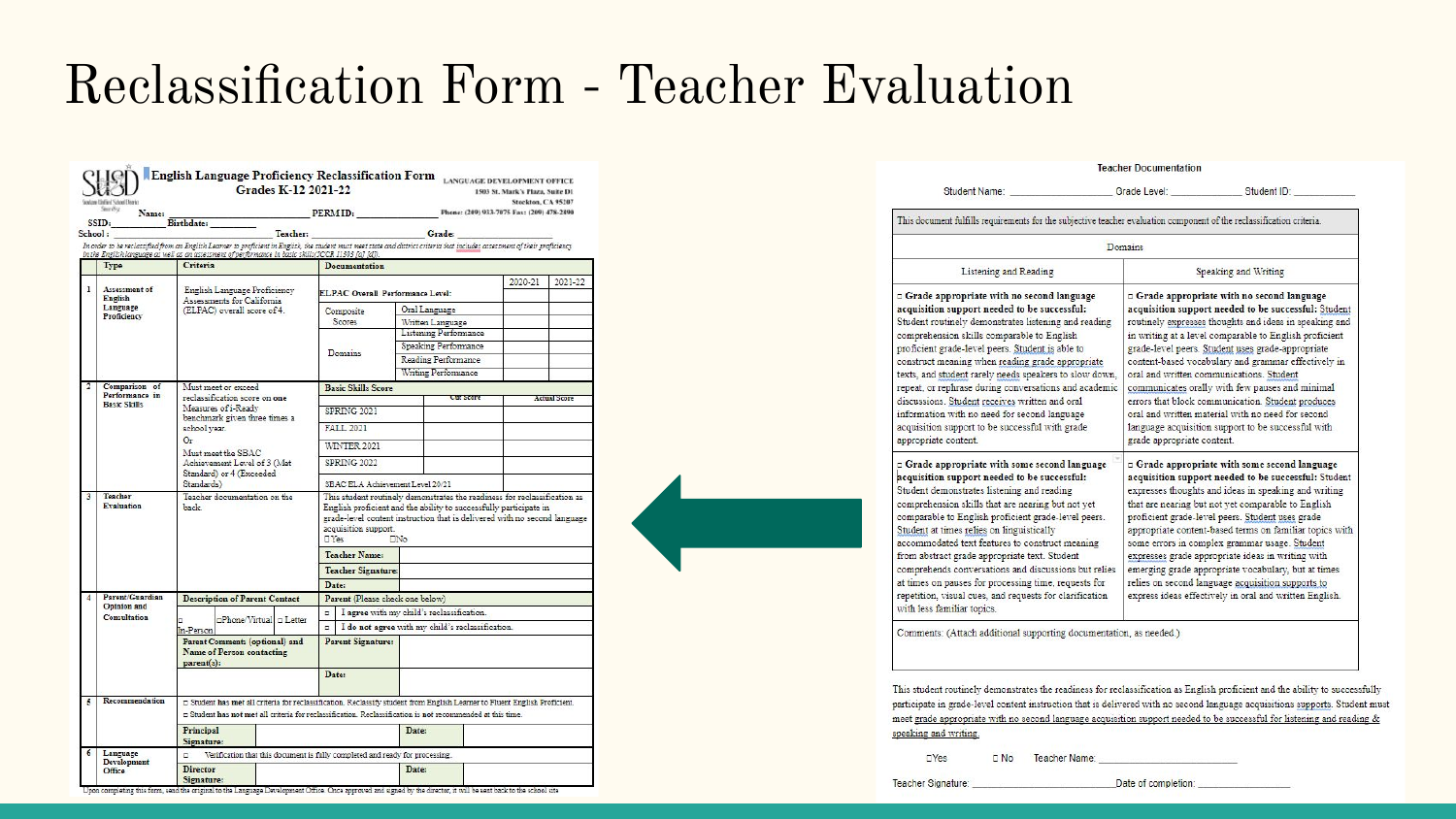## Reclassification Criterion 3

**Criterion 3:** Parent(s)/Guardian(s) have the opportunity for opinion and consultation

- Describe how the parent/guardian was contacted
- If parent/guarding is available for signature, check agree or disagree, sign, and date
- If parent/guardian is unavailable for signature due to COVID 19, write "Parent can't sign due to COVID 19"
- Check agree or disagree
- Write parent/guardian comment
- Write the name of the person who contacted the parent/guardian
- Date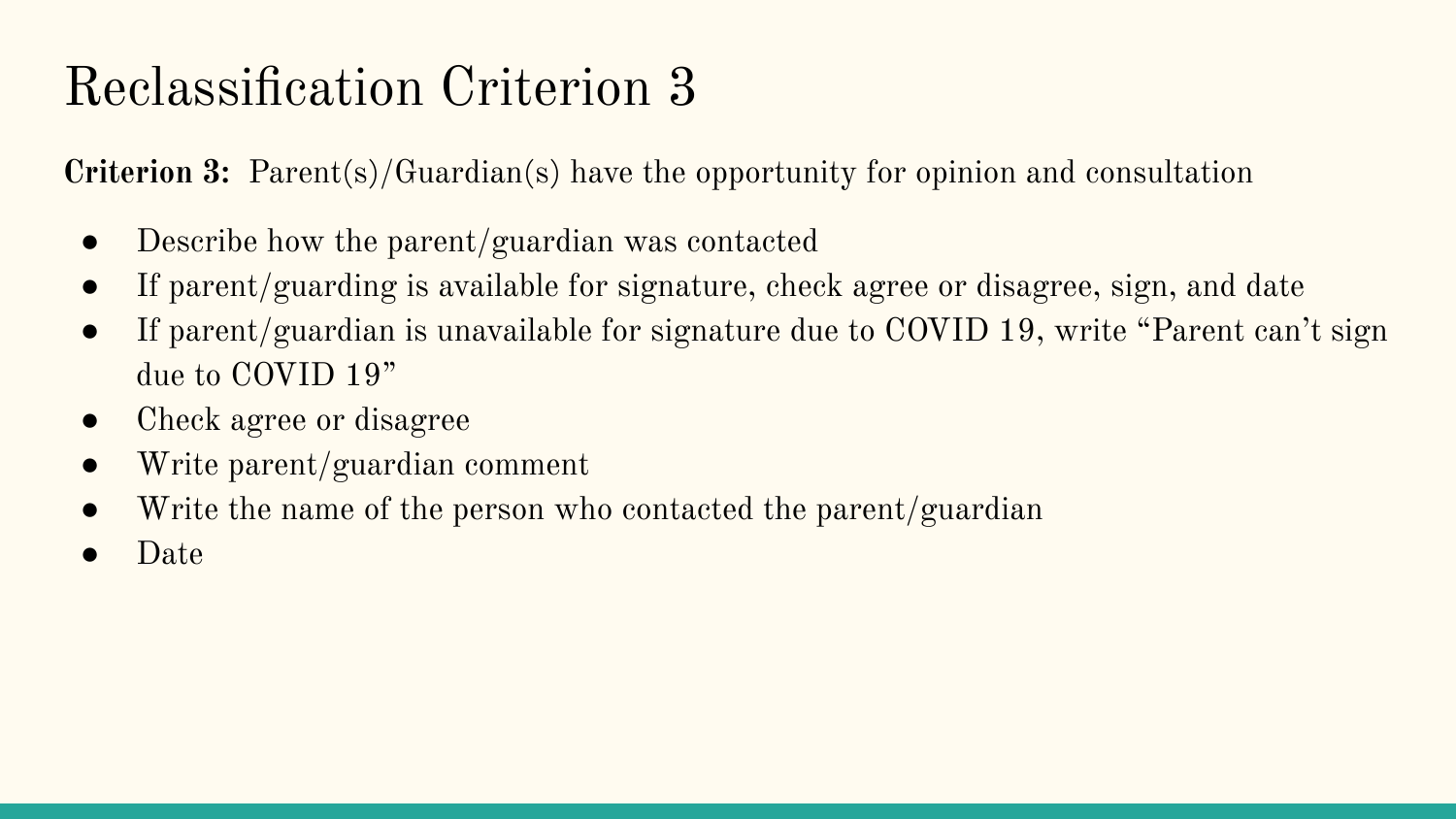### Reclassification Form - Parent(s)/Guardian(s) Consultation

| law Unifed School Divano<br>Store (Syr)        |                                                                                                                                                                                       |                                                                                                                                                                                                                                          | Grades K-12 2021-22                                                                                                                                                                                                   |  |                                                                                                                                                                                                                                                                                                                                        | 1503 St. Mark's Plaza, Suite D1                                            |                                                                                                                                                                                                                                                                                                                                                                                                                                                                                                                                                                                                                                                                                                                                                                                                                                                                   |
|------------------------------------------------|---------------------------------------------------------------------------------------------------------------------------------------------------------------------------------------|------------------------------------------------------------------------------------------------------------------------------------------------------------------------------------------------------------------------------------------|-----------------------------------------------------------------------------------------------------------------------------------------------------------------------------------------------------------------------|--|----------------------------------------------------------------------------------------------------------------------------------------------------------------------------------------------------------------------------------------------------------------------------------------------------------------------------------------|----------------------------------------------------------------------------|-------------------------------------------------------------------------------------------------------------------------------------------------------------------------------------------------------------------------------------------------------------------------------------------------------------------------------------------------------------------------------------------------------------------------------------------------------------------------------------------------------------------------------------------------------------------------------------------------------------------------------------------------------------------------------------------------------------------------------------------------------------------------------------------------------------------------------------------------------------------|
|                                                |                                                                                                                                                                                       |                                                                                                                                                                                                                                          |                                                                                                                                                                                                                       |  |                                                                                                                                                                                                                                                                                                                                        |                                                                            |                                                                                                                                                                                                                                                                                                                                                                                                                                                                                                                                                                                                                                                                                                                                                                                                                                                                   |
|                                                |                                                                                                                                                                                       |                                                                                                                                                                                                                                          |                                                                                                                                                                                                                       |  |                                                                                                                                                                                                                                                                                                                                        |                                                                            |                                                                                                                                                                                                                                                                                                                                                                                                                                                                                                                                                                                                                                                                                                                                                                                                                                                                   |
|                                                |                                                                                                                                                                                       |                                                                                                                                                                                                                                          |                                                                                                                                                                                                                       |  |                                                                                                                                                                                                                                                                                                                                        |                                                                            |                                                                                                                                                                                                                                                                                                                                                                                                                                                                                                                                                                                                                                                                                                                                                                                                                                                                   |
|                                                |                                                                                                                                                                                       |                                                                                                                                                                                                                                          |                                                                                                                                                                                                                       |  |                                                                                                                                                                                                                                                                                                                                        |                                                                            |                                                                                                                                                                                                                                                                                                                                                                                                                                                                                                                                                                                                                                                                                                                                                                                                                                                                   |
| Assessment of                                  | English Language Proficiency                                                                                                                                                          | <b>ELPAC Overall Performance Level:</b>                                                                                                                                                                                                  |                                                                                                                                                                                                                       |  | 2020-21                                                                                                                                                                                                                                                                                                                                | 2021-2                                                                     |                                                                                                                                                                                                                                                                                                                                                                                                                                                                                                                                                                                                                                                                                                                                                                                                                                                                   |
| Language                                       |                                                                                                                                                                                       |                                                                                                                                                                                                                                          |                                                                                                                                                                                                                       |  | Oral Language                                                                                                                                                                                                                                                                                                                          |                                                                            |                                                                                                                                                                                                                                                                                                                                                                                                                                                                                                                                                                                                                                                                                                                                                                                                                                                                   |
|                                                |                                                                                                                                                                                       | Scores                                                                                                                                                                                                                                   |                                                                                                                                                                                                                       |  |                                                                                                                                                                                                                                                                                                                                        |                                                                            |                                                                                                                                                                                                                                                                                                                                                                                                                                                                                                                                                                                                                                                                                                                                                                                                                                                                   |
|                                                |                                                                                                                                                                                       |                                                                                                                                                                                                                                          |                                                                                                                                                                                                                       |  |                                                                                                                                                                                                                                                                                                                                        |                                                                            |                                                                                                                                                                                                                                                                                                                                                                                                                                                                                                                                                                                                                                                                                                                                                                                                                                                                   |
|                                                |                                                                                                                                                                                       |                                                                                                                                                                                                                                          |                                                                                                                                                                                                                       |  |                                                                                                                                                                                                                                                                                                                                        |                                                                            |                                                                                                                                                                                                                                                                                                                                                                                                                                                                                                                                                                                                                                                                                                                                                                                                                                                                   |
|                                                |                                                                                                                                                                                       |                                                                                                                                                                                                                                          |                                                                                                                                                                                                                       |  |                                                                                                                                                                                                                                                                                                                                        |                                                                            |                                                                                                                                                                                                                                                                                                                                                                                                                                                                                                                                                                                                                                                                                                                                                                                                                                                                   |
|                                                |                                                                                                                                                                                       |                                                                                                                                                                                                                                          |                                                                                                                                                                                                                       |  |                                                                                                                                                                                                                                                                                                                                        |                                                                            |                                                                                                                                                                                                                                                                                                                                                                                                                                                                                                                                                                                                                                                                                                                                                                                                                                                                   |
| Comparison of                                  |                                                                                                                                                                                       |                                                                                                                                                                                                                                          |                                                                                                                                                                                                                       |  |                                                                                                                                                                                                                                                                                                                                        |                                                                            |                                                                                                                                                                                                                                                                                                                                                                                                                                                                                                                                                                                                                                                                                                                                                                                                                                                                   |
| <b>Basic Skills</b>                            | Measures of i-Ready<br>benchmark given three times a<br>school year.<br>O <sub>r</sub><br>Must meet the SBAC<br>Achievement Level of 3 (Met<br>Standard) or 4 (Exceeded<br>Standards) |                                                                                                                                                                                                                                          |                                                                                                                                                                                                                       |  |                                                                                                                                                                                                                                                                                                                                        |                                                                            | <b>Actual Score</b>                                                                                                                                                                                                                                                                                                                                                                                                                                                                                                                                                                                                                                                                                                                                                                                                                                               |
|                                                |                                                                                                                                                                                       |                                                                                                                                                                                                                                          |                                                                                                                                                                                                                       |  |                                                                                                                                                                                                                                                                                                                                        |                                                                            |                                                                                                                                                                                                                                                                                                                                                                                                                                                                                                                                                                                                                                                                                                                                                                                                                                                                   |
|                                                |                                                                                                                                                                                       |                                                                                                                                                                                                                                          |                                                                                                                                                                                                                       |  |                                                                                                                                                                                                                                                                                                                                        |                                                                            |                                                                                                                                                                                                                                                                                                                                                                                                                                                                                                                                                                                                                                                                                                                                                                                                                                                                   |
|                                                |                                                                                                                                                                                       |                                                                                                                                                                                                                                          |                                                                                                                                                                                                                       |  |                                                                                                                                                                                                                                                                                                                                        |                                                                            |                                                                                                                                                                                                                                                                                                                                                                                                                                                                                                                                                                                                                                                                                                                                                                                                                                                                   |
|                                                |                                                                                                                                                                                       |                                                                                                                                                                                                                                          |                                                                                                                                                                                                                       |  |                                                                                                                                                                                                                                                                                                                                        |                                                                            |                                                                                                                                                                                                                                                                                                                                                                                                                                                                                                                                                                                                                                                                                                                                                                                                                                                                   |
|                                                |                                                                                                                                                                                       |                                                                                                                                                                                                                                          | SBAC ELA Achievement Level 20/21                                                                                                                                                                                      |  |                                                                                                                                                                                                                                                                                                                                        |                                                                            |                                                                                                                                                                                                                                                                                                                                                                                                                                                                                                                                                                                                                                                                                                                                                                                                                                                                   |
| <b>Evaluation</b><br>hack.                     |                                                                                                                                                                                       |                                                                                                                                                                                                                                          | $T$ Yes                                                                                                                                                                                                               |  |                                                                                                                                                                                                                                                                                                                                        |                                                                            |                                                                                                                                                                                                                                                                                                                                                                                                                                                                                                                                                                                                                                                                                                                                                                                                                                                                   |
|                                                |                                                                                                                                                                                       |                                                                                                                                                                                                                                          |                                                                                                                                                                                                                       |  |                                                                                                                                                                                                                                                                                                                                        |                                                                            |                                                                                                                                                                                                                                                                                                                                                                                                                                                                                                                                                                                                                                                                                                                                                                                                                                                                   |
|                                                |                                                                                                                                                                                       |                                                                                                                                                                                                                                          |                                                                                                                                                                                                                       |  |                                                                                                                                                                                                                                                                                                                                        |                                                                            |                                                                                                                                                                                                                                                                                                                                                                                                                                                                                                                                                                                                                                                                                                                                                                                                                                                                   |
|                                                |                                                                                                                                                                                       |                                                                                                                                                                                                                                          | Date:                                                                                                                                                                                                                 |  |                                                                                                                                                                                                                                                                                                                                        |                                                                            |                                                                                                                                                                                                                                                                                                                                                                                                                                                                                                                                                                                                                                                                                                                                                                                                                                                                   |
|                                                | <b>Description of Parent Contact</b>                                                                                                                                                  |                                                                                                                                                                                                                                          |                                                                                                                                                                                                                       |  |                                                                                                                                                                                                                                                                                                                                        |                                                                            |                                                                                                                                                                                                                                                                                                                                                                                                                                                                                                                                                                                                                                                                                                                                                                                                                                                                   |
| Consultation                                   |                                                                                                                                                                                       |                                                                                                                                                                                                                                          | I agree with my child's reclassification.<br>$\Box$                                                                                                                                                                   |  |                                                                                                                                                                                                                                                                                                                                        |                                                                            |                                                                                                                                                                                                                                                                                                                                                                                                                                                                                                                                                                                                                                                                                                                                                                                                                                                                   |
|                                                | In-Person                                                                                                                                                                             |                                                                                                                                                                                                                                          | $\blacksquare$                                                                                                                                                                                                        |  |                                                                                                                                                                                                                                                                                                                                        |                                                                            |                                                                                                                                                                                                                                                                                                                                                                                                                                                                                                                                                                                                                                                                                                                                                                                                                                                                   |
| <b>Name of Person contacting</b><br>parent(s): |                                                                                                                                                                                       |                                                                                                                                                                                                                                          |                                                                                                                                                                                                                       |  |                                                                                                                                                                                                                                                                                                                                        |                                                                            |                                                                                                                                                                                                                                                                                                                                                                                                                                                                                                                                                                                                                                                                                                                                                                                                                                                                   |
|                                                |                                                                                                                                                                                       |                                                                                                                                                                                                                                          | Date:                                                                                                                                                                                                                 |  |                                                                                                                                                                                                                                                                                                                                        |                                                                            |                                                                                                                                                                                                                                                                                                                                                                                                                                                                                                                                                                                                                                                                                                                                                                                                                                                                   |
|                                                |                                                                                                                                                                                       | C Student has met all criteria for reclassification. Reclassify student from English Learner to Fluent English Proficient.<br>D Student has not met all criteria for reclassification. Reclassification is not recommended at this time. |                                                                                                                                                                                                                       |  |                                                                                                                                                                                                                                                                                                                                        |                                                                            |                                                                                                                                                                                                                                                                                                                                                                                                                                                                                                                                                                                                                                                                                                                                                                                                                                                                   |
| Recommendation                                 |                                                                                                                                                                                       |                                                                                                                                                                                                                                          |                                                                                                                                                                                                                       |  |                                                                                                                                                                                                                                                                                                                                        |                                                                            |                                                                                                                                                                                                                                                                                                                                                                                                                                                                                                                                                                                                                                                                                                                                                                                                                                                                   |
|                                                | Principal                                                                                                                                                                             |                                                                                                                                                                                                                                          |                                                                                                                                                                                                                       |  | Date:                                                                                                                                                                                                                                                                                                                                  |                                                                            |                                                                                                                                                                                                                                                                                                                                                                                                                                                                                                                                                                                                                                                                                                                                                                                                                                                                   |
| Language                                       | Signature:<br>Verification that this document is fully completed and ready for processing.<br>n.                                                                                      |                                                                                                                                                                                                                                          |                                                                                                                                                                                                                       |  |                                                                                                                                                                                                                                                                                                                                        |                                                                            |                                                                                                                                                                                                                                                                                                                                                                                                                                                                                                                                                                                                                                                                                                                                                                                                                                                                   |
|                                                | SSID:<br>School:<br>Type<br><b>English</b><br>Proficiency<br>Performance in<br>Teacher<br>Parent/Guardian<br>Opinion and                                                              | Criteria                                                                                                                                                                                                                                 | Assessments for California<br>(ELPAC) overall score of 4.<br>Must meet or exceed<br>reclassification score on one<br>Teacher documentation on the<br>-Phone/Virtual - Letter<br><b>Parent Comments (optional) and</b> |  | in the English language as well as an assessment of performance in basic skills (SCCR 11303 [a] [d]).<br><b>Documentation</b><br>Composite<br>Domains<br><b>Basic Skills Score</b><br><b>SPRING 2021</b><br>FALL 2021<br><b>WINTER 2021</b><br>SPRING 2022<br>acquisition support.<br><b>Teacher Name:</b><br><b>Parent Signature:</b> | <b>DNo</b><br><b>Teacher Signature:</b><br>Parent (Please check one below) | Name: Birthdate: PERMID: PREMID: Phone: (209) 933-7075 Fax: (209) 933-7075 Fax: (209) 933-7075 Fax: (209) 933-7095 Fax: (209) 933-7095 Fax: (209) 933-7095 Fax: (209) 933-7095 Fax: (209) 933-7095 Fax: (209) 933-7095 Fax: (<br><b>Teacher:</b> Crade:<br>In order to be reclassified from an English Learner to proficient in English, the student must meet state and district criteria that includes assessment of their proficiency<br>Written Language<br>Listening Performance<br>Speaking Performance<br>Reading Performance<br>Writing Performance<br><b>LIF Scars</b><br>This student routinely demonstrates the readiness for reclassification as<br>English proficient and the ability to successfully participate in<br>grade-level content instruction that is delivered with no second languas<br>I do not agree with my child's reclassification. |

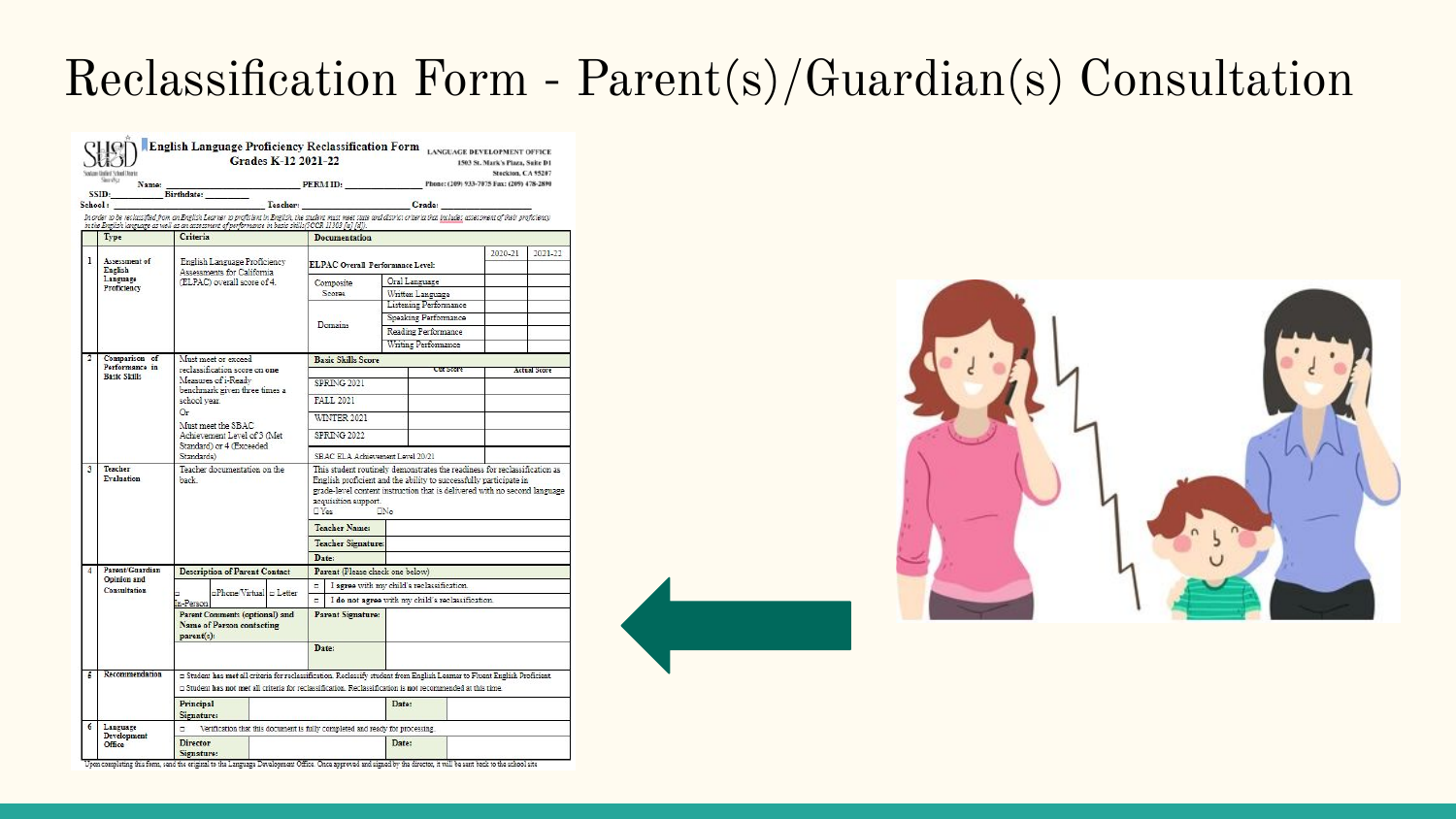## Reclassification Criterion 4

**Criterion 4:** SUSD Research and Accountability Department runs a report for students eligible for reclassification based on criterion 1 (ELPAC), and

● iReady Reading cut scores **OR** SBAC Summative English Language Arts

| Grade                   | Fall | Winter | <b>Spring</b> |
|-------------------------|------|--------|---------------|
| **K                     | 320  | 346    | 381           |
| $\overline{1}$          | 373  | 399    | 413           |
| $\overline{2}$          | 429  | 452    | 456           |
| $\overline{\mathbf{3}}$ | 469  | 485    | 486           |
| $\overline{4}$          | 497  | 508    | 511           |
| 5                       | 516  | 529    | 535           |
| $6\phantom{1}6$         | 535  | 549    | 550           |
| $\overline{7}$          | 555  | 564    | 572           |
| 8                       | 569  | 576    | 589           |
|                         |      |        |               |

Note. The table contains i - Ready average data for grades K-8. Cut scores were rounded to the nearest whole number

|       | $4 \times 4$ A       |                   | 4x4B                 |               | AB                   |               |
|-------|----------------------|-------------------|----------------------|---------------|----------------------|---------------|
| Grade | <b>BOY</b><br>Course | <b>EOY Course</b> | <b>BOY</b><br>Course | EOY<br>Course | <b>BOY</b><br>Course | EOY<br>Course |
| 9     | 575                  | 578               | 575                  | 578           | 575                  | 578           |
| 10    | 584                  | 586               | 584                  | 586           | 584                  | 586           |
| 11    | 598                  | 600               | 598                  | 600           | 598                  | 600           |
| 12    | 598                  | 600               | 598                  | 600           | 598                  | 600*          |

○ SBAC score of 3 or 4

 $\circ$  iReady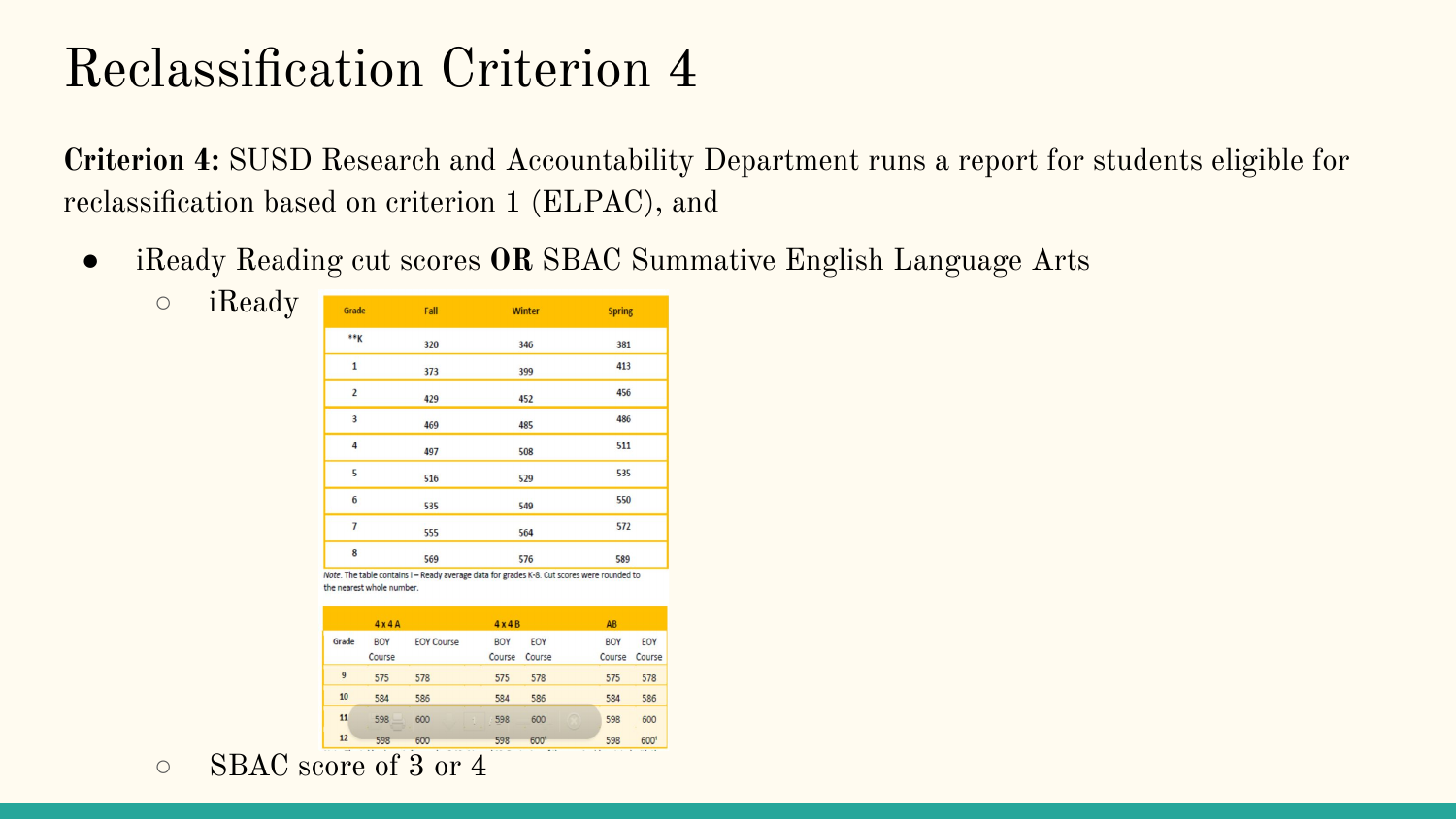# iReady Assessment Opportunities

K-8 Students

- Fall
- Winter
- **Spring**



9-12 Students

- Currently, students have 2 opportunities in the semester they have their English Language Arts block (at the beginning of the semester and towards the end of the semester)
- However, LDO is working with the Research and Accountability Department and the Assistant Superintendent to create 3 opportunities like K-8